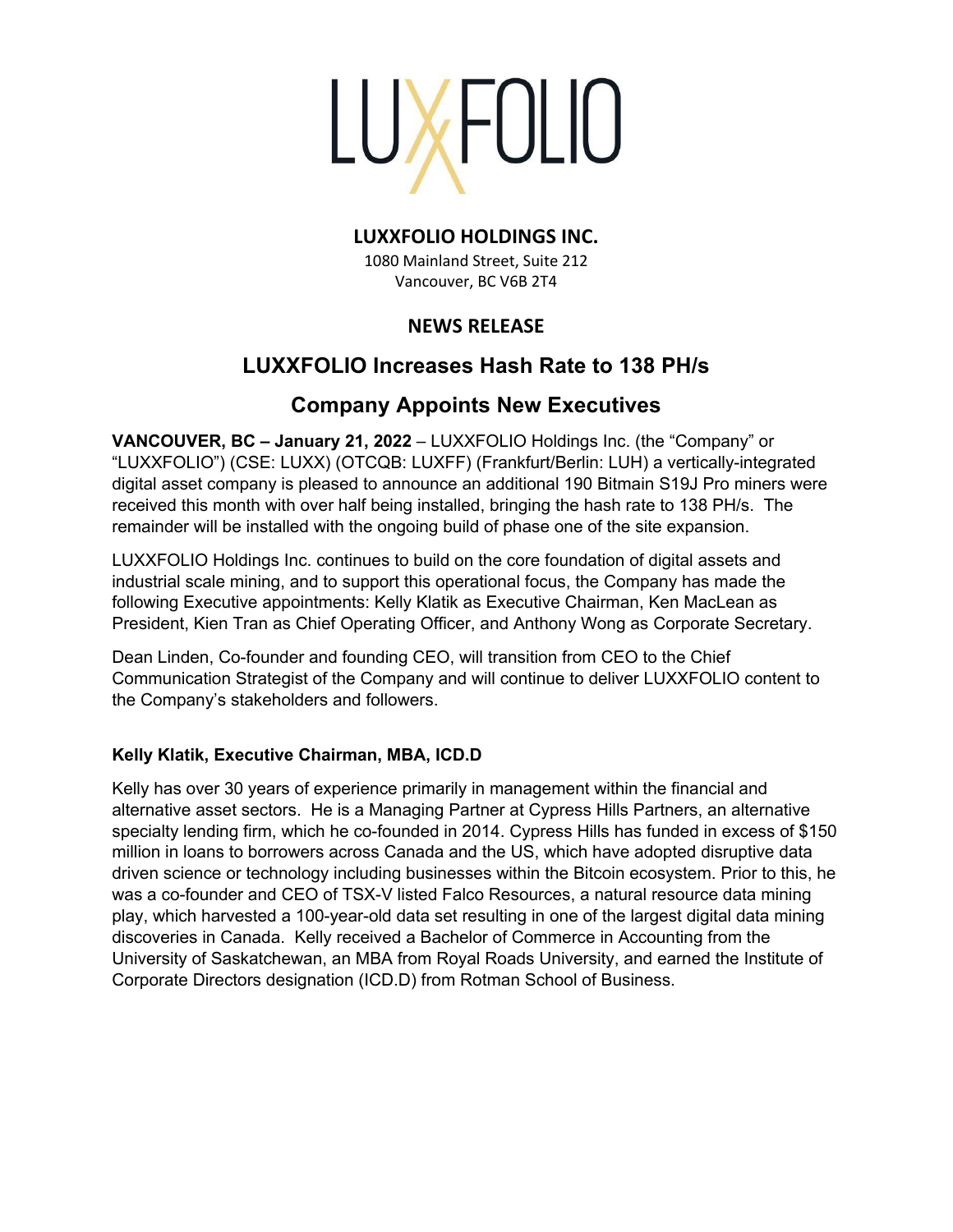# **Ken MacLean, President, MBA**

Ken began working in the technology world with positions at IBM, Sun Microsystems and Digital and has been active in the crypto markets since 2017. He has been an integral part of financing and building organizations across multiple industries including real estate, retail, heavy industry, and technology including virtual reality and crypto. Ken has an MBA from the University of Calgary with a focus on new venture finance and technology.

# **Kien Tran, Chief Operating Officer, MBA**

Kien founded Westblock Capital in 2017 as an integrated digital asset company where he built and operated an industrial scale mining facility. He has developed an extensive network of relationships in the cryptocurrency industry. Prior to Westblock, which was recently acquired by LUXXFOLIO, Kien spent 15 years in Investment Banking and Capital Markets in New York, Toronto, and Calgary, which includes running the energy derivatives trading desks for Barclays and Scotia in New York and Calgary. He has an MBA from the University of Chicago and a Bachelor of Commerce from the University of Calgary.

# **Anthony Wong, Corporate Secretary, JD**

Anthony has over 25 years of experience in the corporate finance and communications industry. His diverse skill set uniquely positions him to understand and work with a variety of businesses and ventures from law to technology to digital media, which includes 7 years in private practice as a securities lawyer and 9 years with the BC Securities Commission. Anthony earned his law degree from the University of British Columbia.

Kelly Klatik commented, "We have put together a strong and nimble team, each of us with unique skill sets. Ken and Kien bring tremendous depth in the Bitcoin mining space to the parent company from their early days with WestBlock, and most recently in the build out of the LUXX Mining Division. Anthony brings his regulatory and capital markets experience and I bring a background in the acceleration of disruptive innovative companies in Canada and the U.S. Together we know we can execute on scaling LUXXFOLIO in its evolution as a digital asset company."

#### **Options Issuance**

On January 20, 2022, the Company granted stock options to directors, employees and consultants of the Company to purchase an aggregate of 2.078 million common shares in the capital of the Company. The stock options are exercisable for a term of five years from the date of the grant at an exercise price of 45 cents per common share. The stock options were granted in accordance with the terms of the Company's stock option plan and the policies of the CSE. The stock options will vest over a 24-month period and are subject to a four-month-and-one-day hold period from the date of the grant, in accordance with applicable securities laws.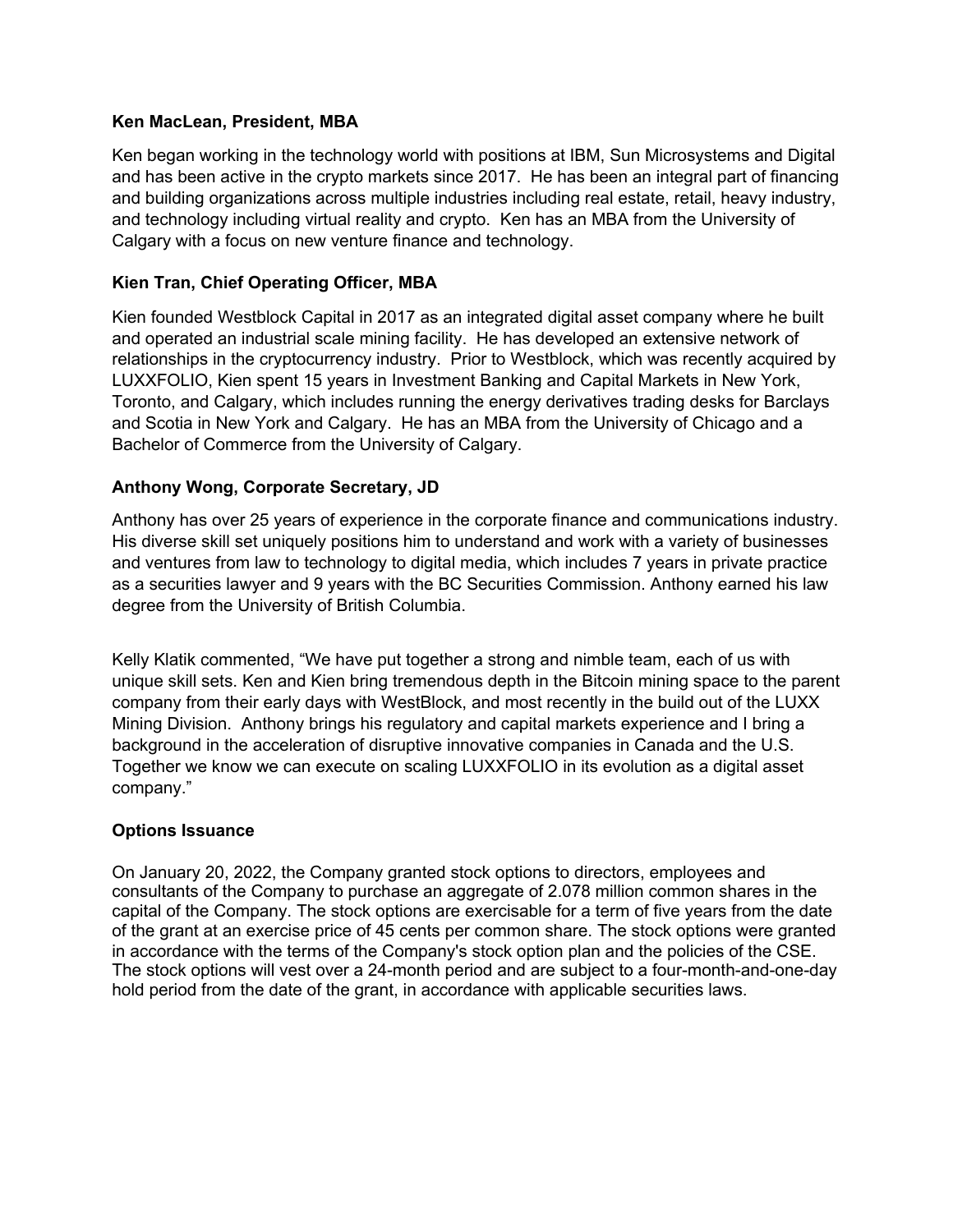# LUXFOLIO

# **Recent Company Highlights**

| <b>Date</b> | <b>Milestones</b>                                                                                                                                                                  |
|-------------|------------------------------------------------------------------------------------------------------------------------------------------------------------------------------------|
| May 2021:   | LUXXFOLIO orders 2400 Bitmain S19J Pro miners (NR May 3, 2021);                                                                                                                    |
| Jun 2021:   | LUXXFOLIO completes acquisition of industrial scale crypto mining operation<br>(NR Jun. 15, 2021);                                                                                 |
| Jul 2021:   | LUXXFOLIO receives and installs 590 Avalon miners (NR Jul. 19, 2021);                                                                                                              |
| Aug 2021:   | LUXXFOLIO announces expansion to increase capacity from 8MW to 15 MW<br>(NR Aug. 12, 2021);                                                                                        |
| Aug 2021:   | LUXXFOLIO reinvests price rebate and installs an additional 100 Bitmain S19J<br>Pro miners (NR Aug. 4, 2021);                                                                      |
| Sep 2021:   | LUXXFOLIO enters into swap agreement on 600 miners and receives early<br>delivery on 300 (NR Sep. 20, 2021).                                                                       |
| Oct 2021:   | LUXXFOLIO accepts early deliver of an additional 75 Miners (total of 675 early<br>deliveries) resulting in a Hash Rate increase of 144% since Sept. 1 2021 (NR<br>Oct. 14, 2021).  |
| Oct 2021:   | LUXXFOLIO confirms order for additional 500 Bitmain S19J Pro miners<br>thereby increasing anticipated future hash rate to 360 PH/s (NR Oct. 21, 2021)                              |
| Nov 2021:   | LUXXFOLIO Procures Immersion-Cooling for Crypto Mining Operations with<br>anticipated 25% Increase in Hash Rate (NR Nov. 10, 2021)                                                 |
| Nov 2021    | LUXXFOLIO accepts early delivery of an additional 100 Miners (total of 735<br>early deliveries) resulting in a Hash Rate increase of 162% since Sept. 1 2021<br>(NR Nov. 16, 2021) |
| Nov 2021:   | LUXXFOLIO closes acquisition of Ethereum mining operation (NR Nov. 27,<br>2021                                                                                                     |
| Dec 2021    | LUXXFOLIO closes ~\$10 Million Institutional led Bought Deal Financing led by<br>investment banking firm PI Financial (NR Dec. 2)                                                  |
| Dec 2021    | LUXXFOLIO finalizes order for additional 500 Bitmain S19J Pro miners thereby<br>increasing anticipated future hash rate to 360 PH/s (NR Dec. 16, 2021)                             |

# **Estimated Calendar Miner Delivery Dates**

- Q1 2022: 600 Miners
- Q2 2022: 1100 Miners
- Q3 2022: 300 Miners

# **About LUXXFOLIO**

.

LUXXFOLIO Holdings Inc. is a publicly-traded vertically-integrated digital asset company based in Canada. We operate an industrial scale cryptocurrency mining facility in the United States running off mostly renewable energy with a focus on the blockchain ecosystem and generation of